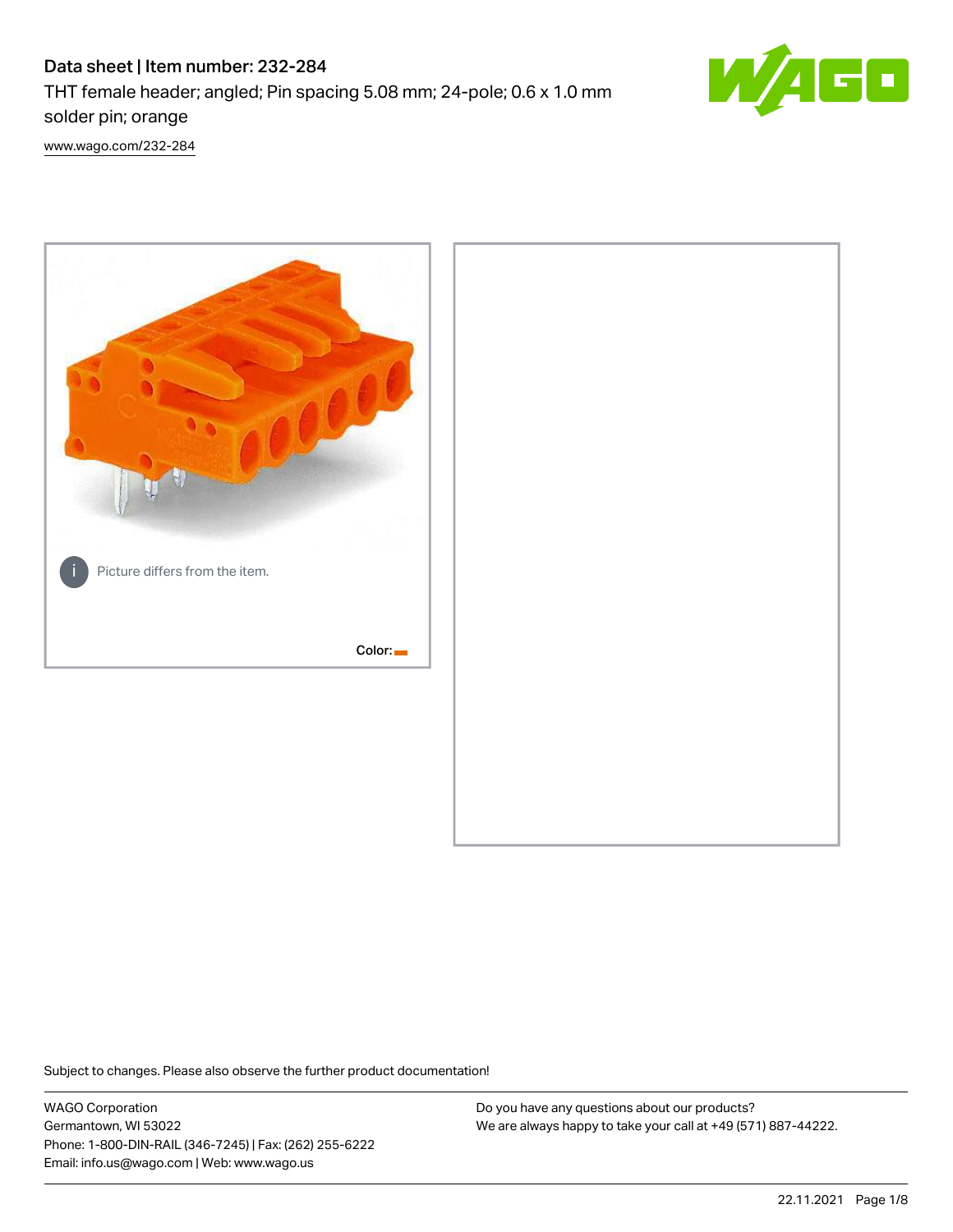W/160

Dimensions in mm

 $L =$  (pole no. x pin spacing) + 1.5 mm

Distance to first solder pin: 2.2 mm

2- to 3-pole female connectors – one latch only

#### Item description

- **Horizontal or vertical PCB mounting via straight or angled solder pins**
- For board-to-board and board-to-wire connections
- $\blacksquare$ Touch-proof PCB outputs
- $\blacksquare$ Easy-to-identify PCB inputs and outputs
- **Now With coding fingers**

Subject to changes. Please also observe the further product documentation!

WAGO Corporation Germantown, WI 53022 Phone: 1-800-DIN-RAIL (346-7245) | Fax: (262) 255-6222 Email: info.us@wago.com | Web: www.wago.us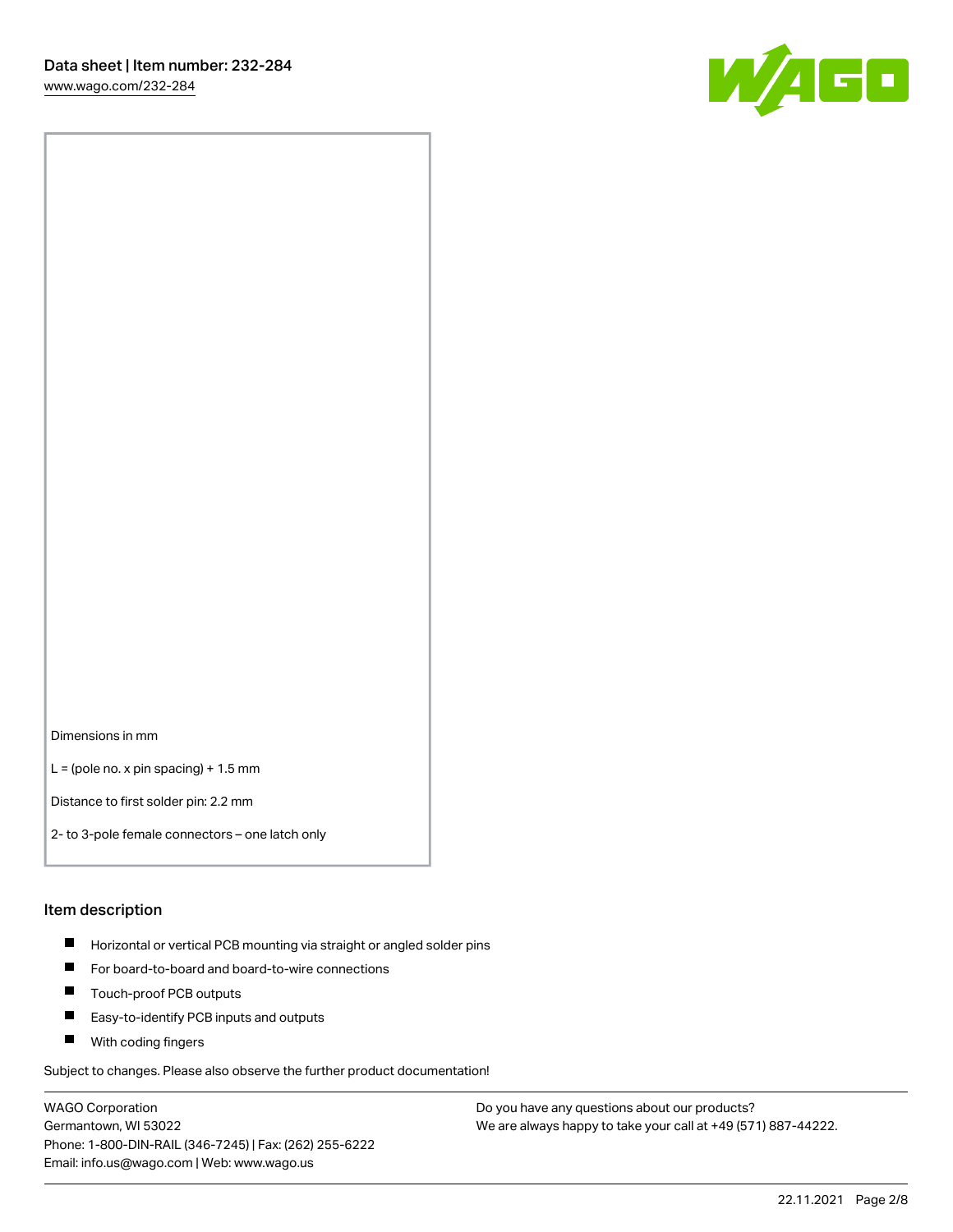

# Data Notes

| Safety information 1 | The MCS-MULTI CONNECTION SYSTEM includes connectors<br>without breaking capacity in accordance with DIN EN 61984. When<br>used as intended, these connectors must not be connected<br>/disconnected when live or under load. The circuit design should<br>ensure header pins, which can be touched, are not live when<br>unmated. |
|----------------------|-----------------------------------------------------------------------------------------------------------------------------------------------------------------------------------------------------------------------------------------------------------------------------------------------------------------------------------|
| Variants:            | Other pole numbers<br>3.8 mm pin projection for male headers with straight solder pins<br>Gold-plated or partially gold-plated contact surfaces<br>Other versions (or variants) can be requested from WAGO Sales or<br>configured at https://configurator.wago.com/                                                               |

# Electrical data

### IEC Approvals

| Ratings per                 | IEC/EN 60664-1                                                       |
|-----------------------------|----------------------------------------------------------------------|
| Rated voltage (III / 3)     | 320 V                                                                |
| Rated surge voltage (III/3) | 4 <sub>k</sub> V                                                     |
| Rated voltage (III/2)       | 320 V                                                                |
| Rated surge voltage (III/2) | 4 <sub>k</sub> V                                                     |
| Nominal voltage (II/2)      | 630 V                                                                |
| Rated surge voltage (II/2)  | 4 <sub>k</sub> V                                                     |
| Rated current               | 12A                                                                  |
| Legend (ratings)            | (III / 2) $\triangleq$ Overvoltage category III / Pollution degree 2 |

## UL Approvals

| Approvals per                  | UL 1059 |
|--------------------------------|---------|
| Rated voltage UL (Use Group B) | 300 V   |
| Rated current UL (Use Group B) | 15 A    |
| Rated voltage UL (Use Group D) | 300 V   |
| Rated current UL (Use Group D) | 10 A    |

# Ratings per UL

| Rated voltage UL 1977 | 600 V |
|-----------------------|-------|
| Rated current UL 1977 |       |

Subject to changes. Please also observe the further product documentation!

| <b>WAGO Corporation</b>                                | Do you have any questions about our products?                 |
|--------------------------------------------------------|---------------------------------------------------------------|
| Germantown, WI 53022                                   | We are always happy to take your call at +49 (571) 887-44222. |
| Phone: 1-800-DIN-RAIL (346-7245)   Fax: (262) 255-6222 |                                                               |
| Email: info.us@wago.com   Web: www.wago.us             |                                                               |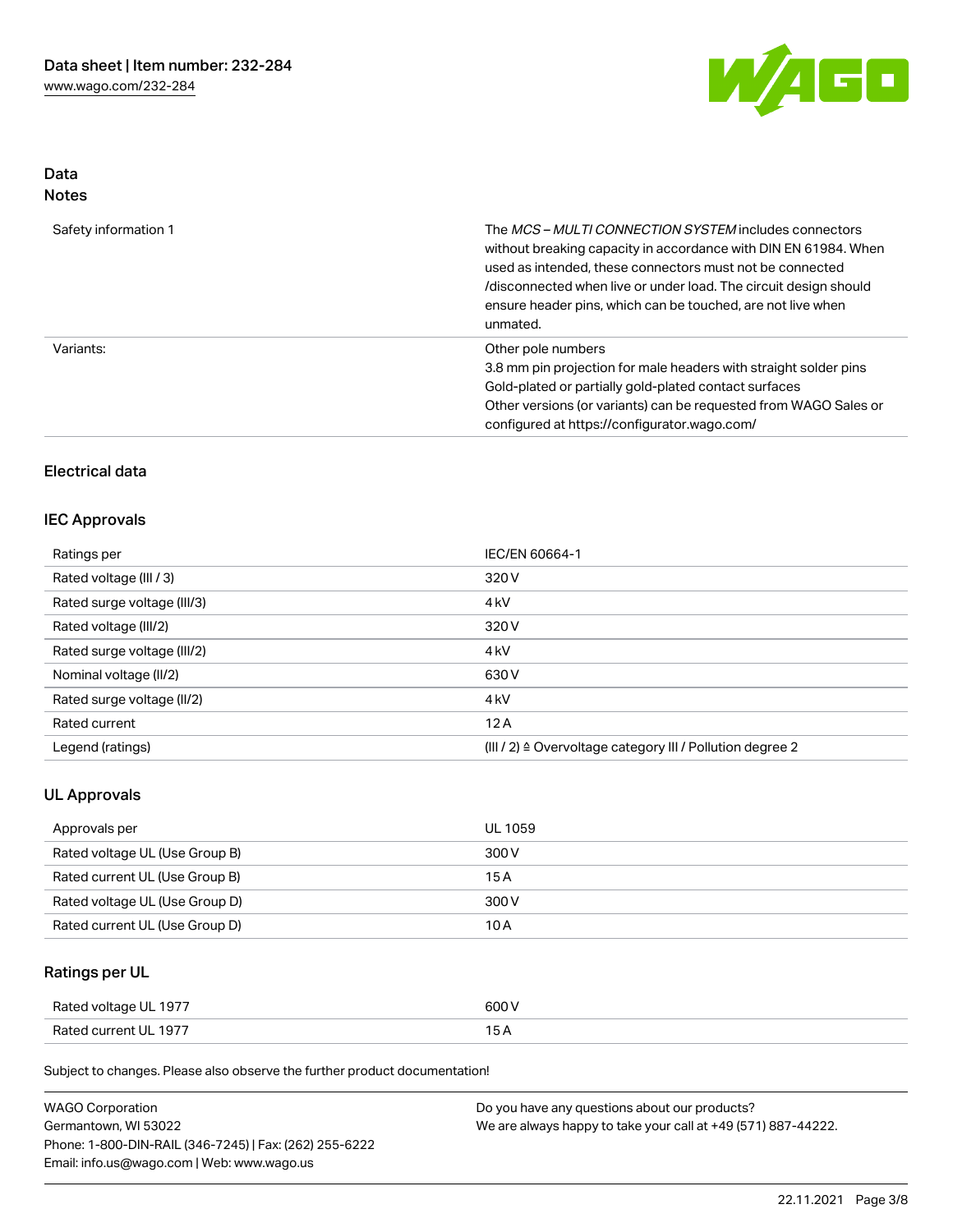

# CSA Approvals

| Approvals per                     | <b>CSA</b> |
|-----------------------------------|------------|
| Rated voltage CSA (Use Group B)   | 300 V      |
| Rated current CSA (Use Group B)   | 15 A       |
| Rated voltage CSA (Use Group D)   | 300 V      |
| Rated current CSA (Use Group D)   | 10A        |
| <b>Connection data</b>            |            |
|                                   |            |
| Total number of connection points | 24         |
| Total number of potentials        | 24         |
| Number of connection types        | 1          |
| Number of levels                  | 1          |

### Physical data

| Pin spacing                          | 5.08 mm / 0.2 inch     |
|--------------------------------------|------------------------|
| Width                                | 123.42 mm / 4.859 inch |
| Height                               | 16.6 mm / 0.654 inch   |
| Height from the surface              | 11.6 mm / 0.457 inch   |
| Depth                                | 18.25 mm / 0.719 inch  |
| Solder pin length                    | $5 \,\mathrm{mm}$      |
| Solder pin dimensions                | $0.6 \times 1$ mm      |
| Drilled hole diameter with tolerance | $1.3$ $(+0.1)$ mm      |

### Plug-in connection

| Contact type (pluggable connector) | Female header |
|------------------------------------|---------------|
| Connector (connection type)        | for PCB       |
| Mismating protection               | No            |
| Mating direction to the PCB        | 0°            |
| Locking of plug-in connection      | Without       |

# PCB contact

PCB Contact **THT** 

Subject to changes. Please also observe the further product documentation!

Number of poles 24

| <b>WAGO Corporation</b>                                | Do you have any questions about our products?                 |
|--------------------------------------------------------|---------------------------------------------------------------|
| Germantown, WI 53022                                   | We are always happy to take your call at +49 (571) 887-44222. |
| Phone: 1-800-DIN-RAIL (346-7245)   Fax: (262) 255-6222 |                                                               |
| Email: info.us@wago.com   Web: www.wago.us             |                                                               |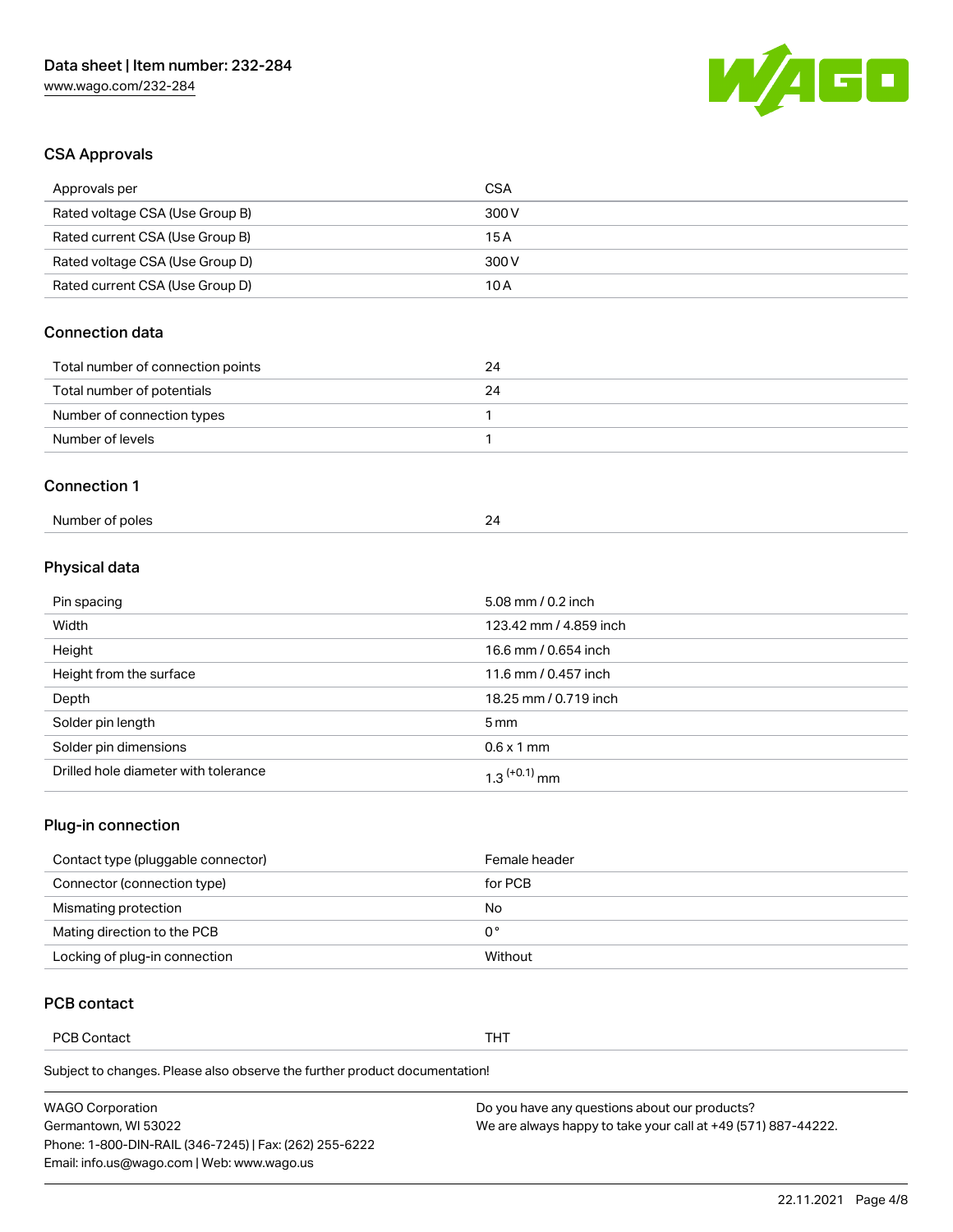[www.wago.com/232-284](http://www.wago.com/232-284)



| Solder pin arrangement              | over the entire female connector (in-line) |
|-------------------------------------|--------------------------------------------|
| Number of solder pins per potential |                                            |

#### Material data

| Color                       | orange            |
|-----------------------------|-------------------|
| Material group              |                   |
| Insulation material         | Polyamide (PA66)  |
| Flammability class per UL94 | V <sub>0</sub>    |
| Contact material            | Copper alloy      |
| Contact plating             | tin-plated        |
| Fire load                   | 0.341 MJ          |
| Weight                      | 20.8 <sub>g</sub> |

### Environmental requirements

| Limit temperature range | -60  +85 °C |
|-------------------------|-------------|
|                         |             |

# Commercial data

| Product Group         | 3 (Multi Conn. System) |
|-----------------------|------------------------|
| PU (SPU)              | 10 Stück               |
| Packaging type        | box                    |
| Country of origin     | DE                     |
| <b>GTIN</b>           | 4044918579698          |
| Customs tariff number | 8536694040             |

## Approvals / Certificates

#### Country specific Approvals

|                       | Subject to changes. Please also observe the further product documentation! |                                 |                     |
|-----------------------|----------------------------------------------------------------------------|---------------------------------|---------------------|
|                       |                                                                            |                                 |                     |
| Logo                  | Approval                                                                   | <b>Additional Approval Text</b> | Certificate<br>name |
| <b>Ship Approvals</b> |                                                                            |                                 |                     |
| KEMA                  | <b>DEKRA Certification B.V.</b>                                            |                                 |                     |
|                       | <b>KEMA/KEUR</b>                                                           | EN 61984                        | 2190761.01          |
|                       | <b>DEKRA Certification B.V.</b>                                            |                                 |                     |
|                       | <b>CB</b>                                                                  | IEC 61984                       | NL-39756            |
| Logo                  | Approval                                                                   | <b>Additional Approval Text</b> | Certificate<br>name |

Germantown, WI 53022 Phone: 1-800-DIN-RAIL (346-7245) | Fax: (262) 255-6222 Email: info.us@wago.com | Web: www.wago.us

We are always happy to take your call at +49 (571) 887-44222.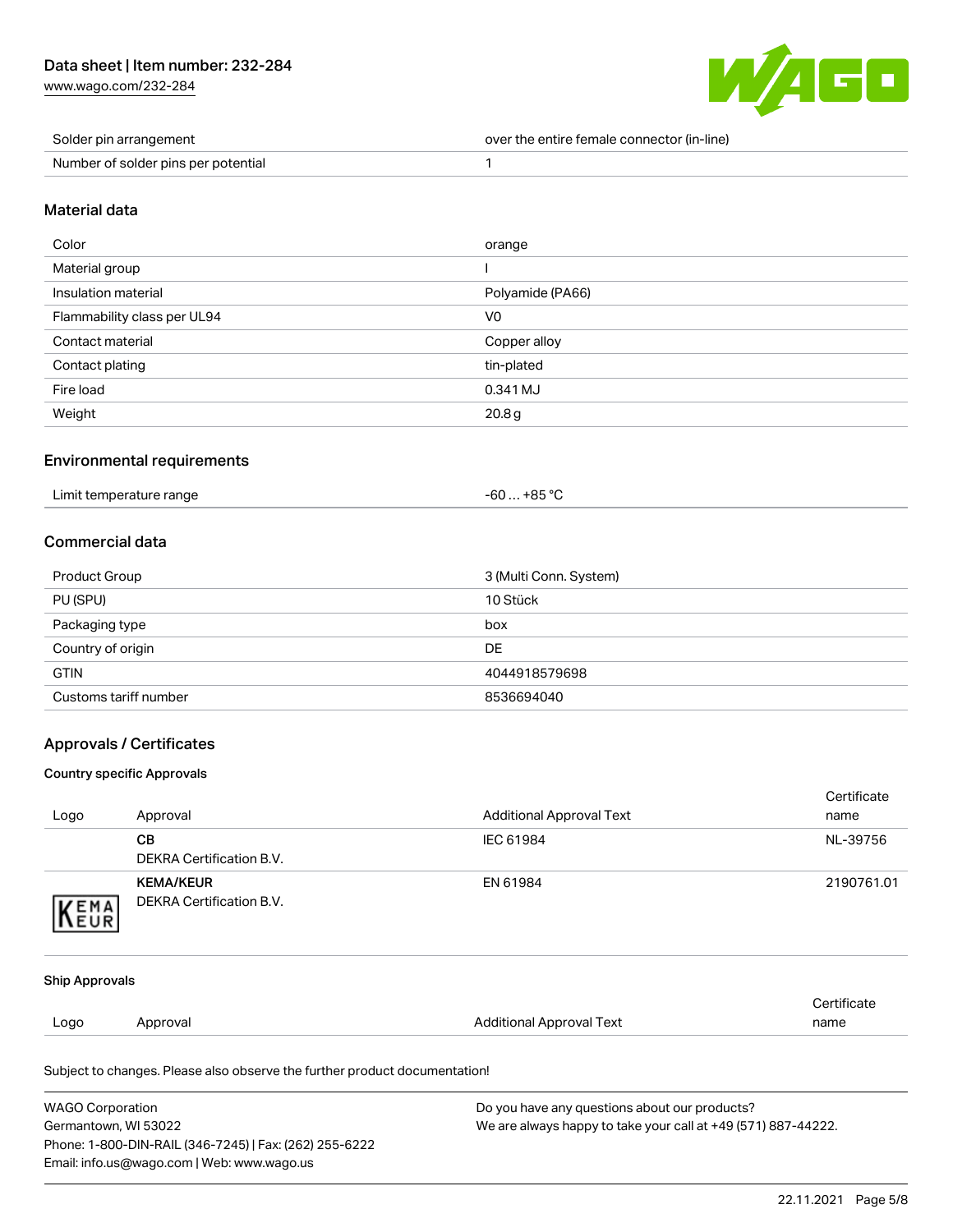# Data sheet | Item number: 232-284 [www.wago.com/232-284](http://www.wago.com/232-284)





| ABS                                                                       | <b>ABS</b><br>American Bureau of Shipping                                                                                  |                                                                                                                |                              | $19 -$<br>HG15869876-<br><b>PDA</b> |
|---------------------------------------------------------------------------|----------------------------------------------------------------------------------------------------------------------------|----------------------------------------------------------------------------------------------------------------|------------------------------|-------------------------------------|
|                                                                           | LR<br>Lloyds Register                                                                                                      | IEC 61984                                                                                                      |                              | 96/20035 (E5)                       |
| <b>UL-Approvals</b>                                                       |                                                                                                                            |                                                                                                                |                              |                                     |
| Logo                                                                      | Approval                                                                                                                   | <b>Additional Approval Text</b>                                                                                |                              | Certificate<br>name                 |
|                                                                           | UL<br>UL International Germany GmbH                                                                                        | <b>UL 1977</b>                                                                                                 |                              | E45171                              |
|                                                                           | <b>UR</b><br>Underwriters Laboratories Inc.                                                                                | <b>UL 1059</b>                                                                                                 |                              | E45172                              |
| Counterpart                                                               | Item no.231-654<br>Male connector; 24-pole; Pin spacing 5.08 mm; orange                                                    |                                                                                                                | www.wago.com/231-654         |                                     |
|                                                                           | Item no.231-654/019-000<br>Male connector; 24-pole; Pin spacing 5.08 mm; mounting flange; orange                           |                                                                                                                | www.wago.com/231-654/019-000 |                                     |
| <b>Optional accessories</b><br>Testing accessories<br>Testing accessories |                                                                                                                            |                                                                                                                |                              |                                     |
|                                                                           | Item no.: 231-661<br>Test plugs for female connectors; for 5 mm and 5.08 mm pin spacing; 2,50 mm <sup>2</sup> ; light gray |                                                                                                                |                              | www.wago.com/231-661                |
| <b>Downloads</b><br>Documentation                                         |                                                                                                                            |                                                                                                                |                              |                                     |
| <b>Additional Information</b>                                             |                                                                                                                            |                                                                                                                |                              |                                     |
| Technical explanations                                                    |                                                                                                                            | 2019 Apr 3                                                                                                     | pdf                          | Download                            |
|                                                                           | Subject to changes. Please also observe the further product documentation!                                                 |                                                                                                                |                              |                                     |
| <b>WAGO Corporation</b><br>Germantown, WI 53022                           | Phone: 1-800-DIN-RAIL (346-7245)   Fax: (262) 255-6222<br>Email: info.us@wago.com   Web: www.wago.us                       | Do you have any questions about our products?<br>We are always happy to take your call at +49 (571) 887-44222. |                              |                                     |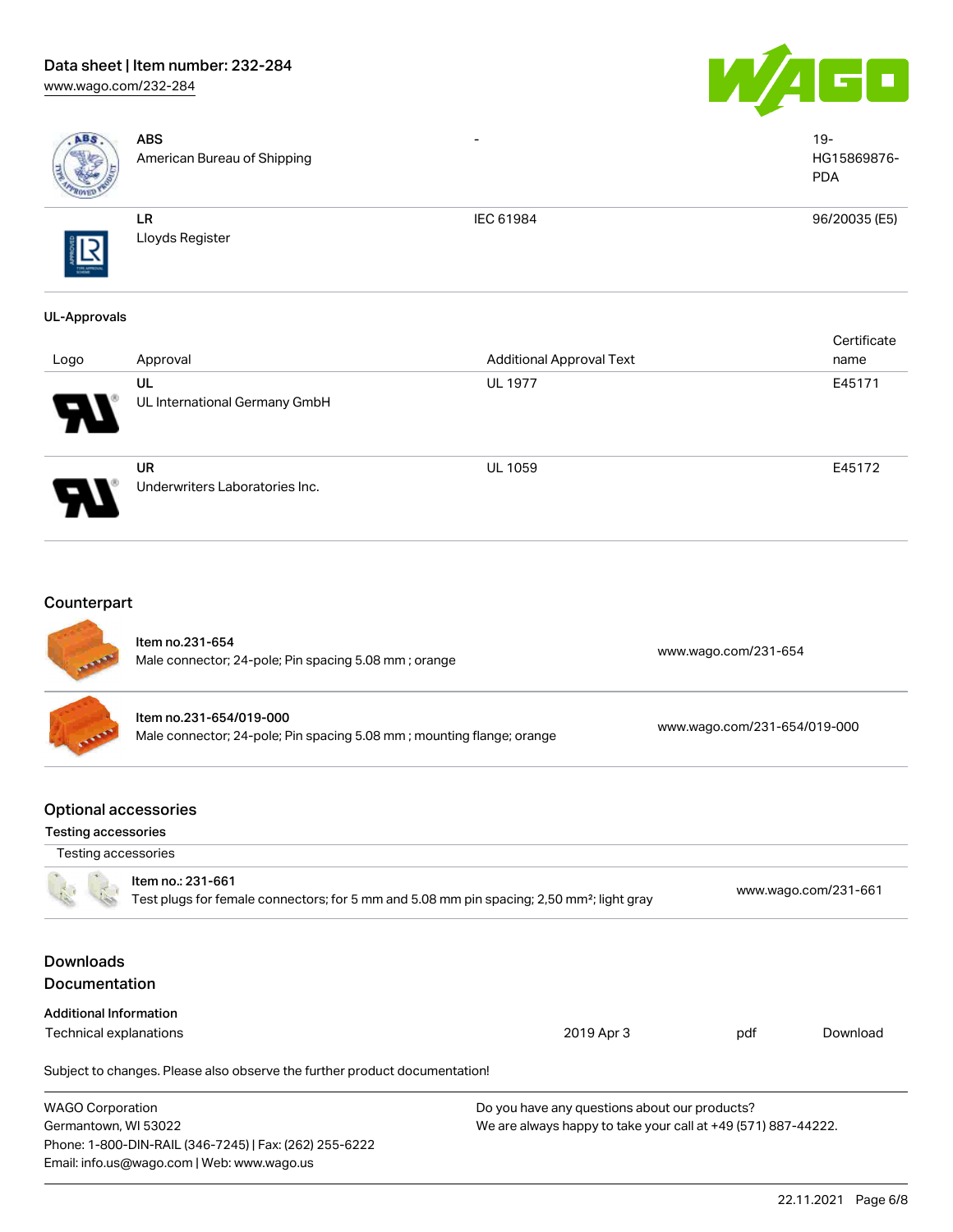

2.0 MB

| <b>CAD files</b>                                                                                                                                                       |            |          |
|------------------------------------------------------------------------------------------------------------------------------------------------------------------------|------------|----------|
| CAD data                                                                                                                                                               |            |          |
| 2D/3D Models 232-284                                                                                                                                                   | <b>URL</b> | Download |
| <b>CAE</b> data                                                                                                                                                        |            |          |
| EPLAN Data Portal 232-284                                                                                                                                              | <b>URL</b> | Download |
| ZUKEN Portal 232-284                                                                                                                                                   | <b>URL</b> | Download |
| PCB Design                                                                                                                                                             |            |          |
| Symbol and Footprint 232-284                                                                                                                                           | URL        | Download |
| CAx data for your PCB design, consisting of "schematic symbols and PCB footprints",<br>allow easy integration of the WAGO component into your development environment. |            |          |
| Supported formats:                                                                                                                                                     |            |          |
| Ш<br>Accel EDA 14 & 15                                                                                                                                                 |            |          |
| Altium 6 to current version                                                                                                                                            |            |          |
| ш<br>Cadence Allegro                                                                                                                                                   |            |          |
| DesignSpark<br>ш                                                                                                                                                       |            |          |
| Eagle Libraries                                                                                                                                                        |            |          |
| ш<br>KiCad                                                                                                                                                             |            |          |
| Mentor Graphics BoardStation<br>ш                                                                                                                                      |            |          |
| Mentor Graphics Design Architect                                                                                                                                       |            |          |
| ш<br>Mentor Graphics Design Expedition 99 and 2000                                                                                                                     |            |          |
| Ш<br>OrCAD 9.X PCB and Capture                                                                                                                                         |            |          |
| PADS PowerPCB 3, 3.5, 4.X, and 5.X                                                                                                                                     |            |          |
| PADS PowerPCB and PowerLogic 3.0                                                                                                                                       |            |          |
| PCAD 2000, 2001, 2002, 2004, and 2006                                                                                                                                  |            |          |
| Pulsonix 8.5 or newer                                                                                                                                                  |            |          |
| <b>STL</b>                                                                                                                                                             |            |          |
| 3D STEP                                                                                                                                                                |            |          |
| TARGET 3001!                                                                                                                                                           |            |          |
| View Logic ViewDraw                                                                                                                                                    |            |          |
| Quadcept                                                                                                                                                               |            |          |
|                                                                                                                                                                        |            |          |

.<br>Subject to changes. Please also observe the further product documentation!

WAGO Corporation Germantown, WI 53022 Phone: 1-800-DIN-RAIL (346-7245) | Fax: (262) 255-6222 Email: info.us@wago.com | Web: www.wago.us